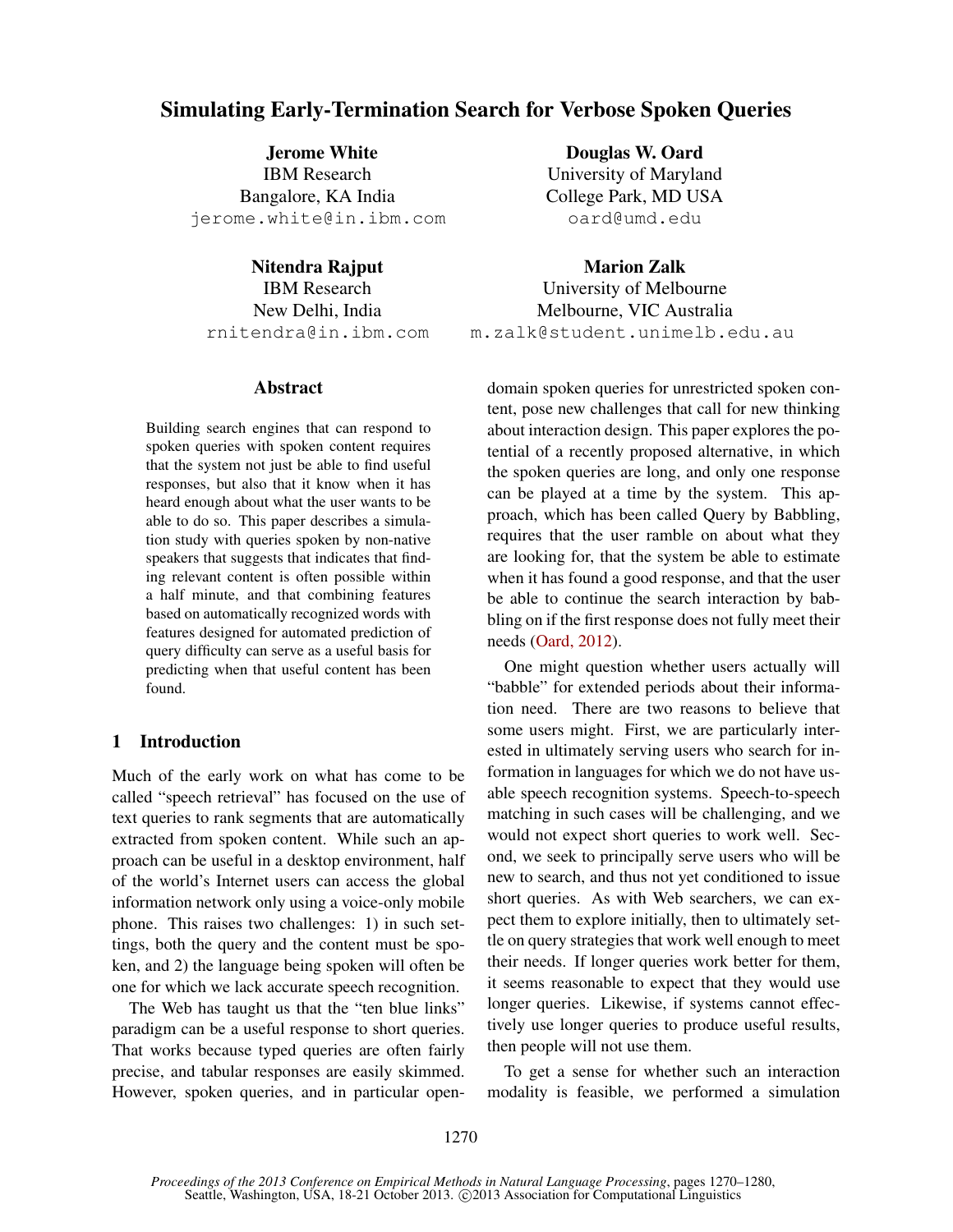study for this paper in which we asked people to babble on some topic for which we already have relevance judgments results. We transcribe those babbles using automatic speech recognition (ASR), then note how many words must be babbled in each case before an information retrieval system is first able to place a relevant document in rank one. From this perspective, our results show that people are indeed often able to babble usefully; and, moreover, that current information retrieval technology could often place relevant results at rank one within half a minute or so of babbling even with contemporary speech recognition technology.

The question then arises as to whether a system can be built that would recognize when an answer is available at rank one. Barging in with an answer before that point wastes time and disrupts the user; barging in long after that point also wastes time, but also risks user abandonment. We therefore want a "Goldilocks" system that can get it just about right. To this end, we introduce an evaluation measure that differentially penalizes early and late responses. Our experiments using such a measure show that systems can be built that, on average, do better than could be achieved by any fixed response delay.

The remainder of this paper is organized as follows: We begin in Section 2 with a brief review of related work. Section 3 then describes the design of the ranking component of our experiment; Section 4 follows with some exploratory analysis of the ranking results using our test collection. Section 6 completes the description of our methods with an explanation of how the stopping classifier is built; Section 7 then presents end-to-end evaluation results using a new measure designed for this task. Section 8 concludes the paper with some remarks on future work.

# 2 Background

The rapid adoption of remarkably inexpensive mobile telephone services among low-literacy users in developing and emerging markets has generated considerable interest in so-called "spoken forum" projects (Sherwani et al., 2009; Agarwal et al., 2010; Medhi et al., 2011; Mudliar et al., 2012). It is relatively straightforward to collect and store spoken content regardless of the language in which it is spoken; organizing and searching that content is, however, anything but straightforward. Indeed, the current lack of effective search services is one of the key inhibitors that has, to date, limited spoken forums to experimental settings with at most a few hundred users. If a "spoken web" is to achieve the same degree of impact on the lives of low-literacy users in the developing world that the World Wide Web has achieved over the past decade in the developed world, we will need to develop the same key enabler: an effective search engine.

At present, spoken dialog systems of conventional design, such as Siri, rely on complex and expensive language-specific engineering, which can easily be justified for the "languages of wealth" such as English, German, and Chinese; but perhaps not for many of the almost 400 languages that are each spoken by a million or more people.<sup>1</sup> An alternative would be to adopt more of an "information retrieval" perspective by directly matching words spoken in the query with words that had been spoken in the content to be searched. Some progress has been made on this task in the MediaEval benchmark evaluation, which has included a spoken content matching task each year since 2011 (Metze et al., 2012). Results for six low-resource Indian and African languages indicate that miss rates of about 0.5 can be achieved on individual terms, with false alarm rates below 0.01, by tuning acoustic components that had originally been developed for languages with reasonably similar phonetic inventories. Our goal in this paper is to begin to explore how such capabilities might be employed in a complete search engine for spoken forum content, as will be evaluated for the first time at MediaEval  $2013<sup>2</sup>$ . The principal impediment to development in this first year of that evaluation is the need for relevance judgments, which are not currently available for spoken content of the type we wish to search. That consideration has motivated our design of the simulation study reported in this paper.

<sup>1</sup>http://www.ethnologue.com/statistics/ size

<sup>2</sup>http://www.multimediaeval.org/ mediaeval2013/qa4sw2013/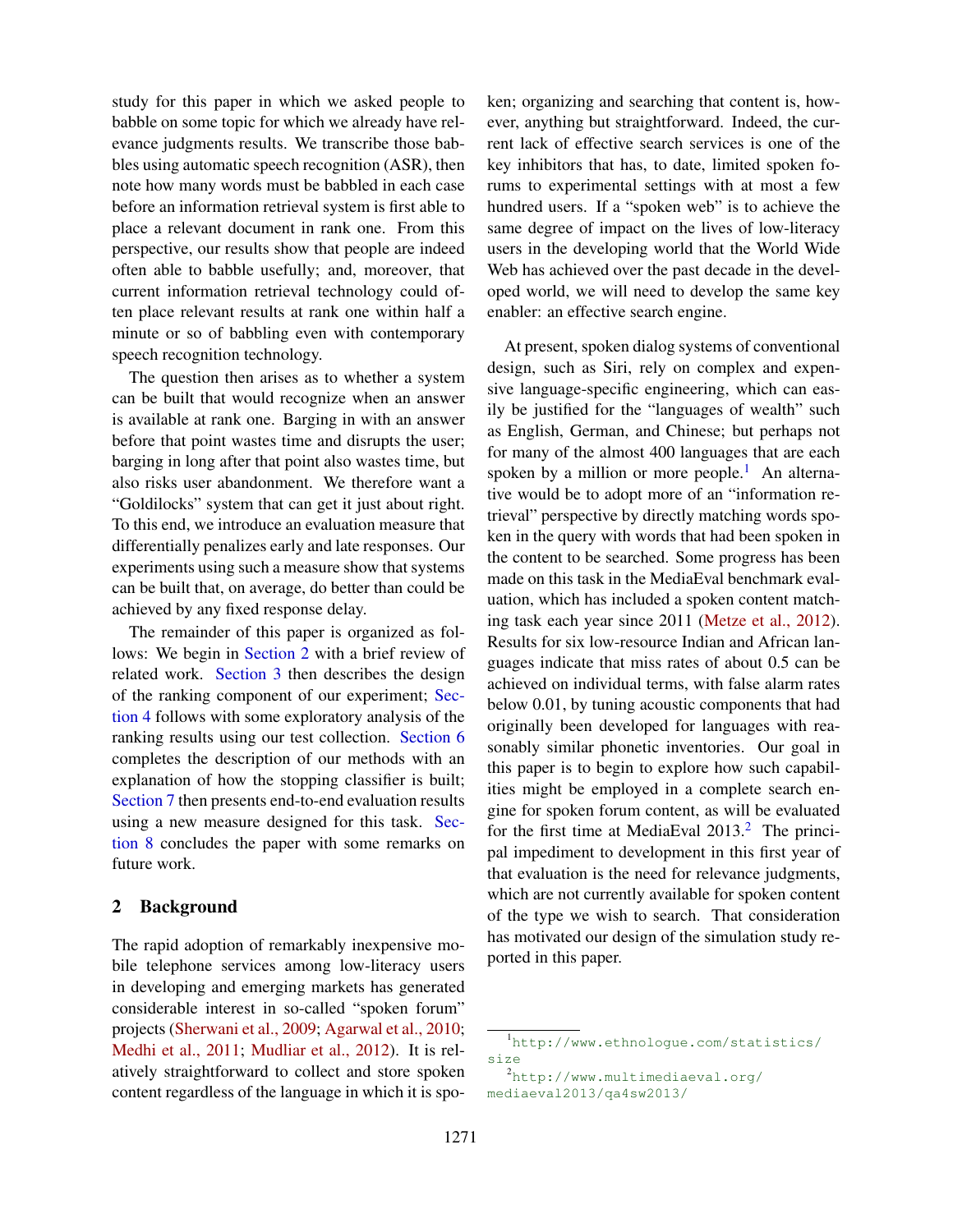



Figure 1: Reciprocal ranks at for each query making up a given babble. When retrieving results, a babbler either "latches" on to a relevant document (Babble 1), moves back-and-forth between relevant documents (Babble 3), or fails to elicit a relevant document at all (Babble 2).

# 3 Setup and Method

The approach taken in this paper is to simulate, as closely as possible, babbling about topics for which we a) already have relevance judgments available, and b) have the ability to match partial babbles with potential answers in ways that reflect the errors introduced by speech processing. To this end, we chose to ask non-native English speakers to babble, in English, about an information need that is stimulated by an existing English Text Retrieval Conference (TREC) topic for which we already have relevance judgments. An English Automatic Speech Recognition (ASR) system was then used to generate recognized words for those babbles. Those recognized words, in turn, have been used to rank order the (character-coded written text) news documents that were originally used in TREC, the documents for which we have relevance judgments. Our goal then becomes twofold: to first rank the documents in such a way as to get a relevant document into rank one; and then to recognize when we have done so.

Figure 1 is a visual representation of retrieval results as a person babbles. For three different babbles prompted by TREC Topic 274, it shows the reciprocal rank for the query that is posed after each additional word is recognized. We are primarily interested in cases where the reciprocal rank is one.<sup>3</sup>

In these three babbles we see all cases that the retrieval system must take into account: babbles that never yield a relevant first-ranked document (Babble 2); babbles that eventually yield a relevant firstrank document, and that continue to do so as the person speaks (Babble 1); and babbles that alternate between good and bad results as the speaker continues (Babble 3).

#### 3.1 Acquiring Babbles

Ten TREC-5 Ad Hoc topics were selected for this study: 255, 257, 258, 260, 266, 271, 274, 276, 287, and 297 based on our expectation of which of the 50 TREC 5 topics would be most suitable for prompted babbles. In making this choice, we avoided TREC topics that we felt would require specialized domain knowledge, experience with a particular culture, or detailed knowledge of an earlier time period, such as when the topics had been crafted. For each topic, three babbles were created by people speaking at length about the same information need that the TREC topic reflected. For convenience, the people who created the babbles were second-language speakers of English selected from information technology companies. There were a total of ten babblers; each recorded, in English, babbles for three topics, yielding a total of thirty babbles. We maintained a balance across topics when assigning topic

<sup>&</sup>lt;sup>3</sup>A reciprocal rank of one indicates that a known relevant document is in position one; a reciprocal rank of 0.5 indicates

that the most highly ranked known relevant document is in position two; 0.33 indicates position three; and so on.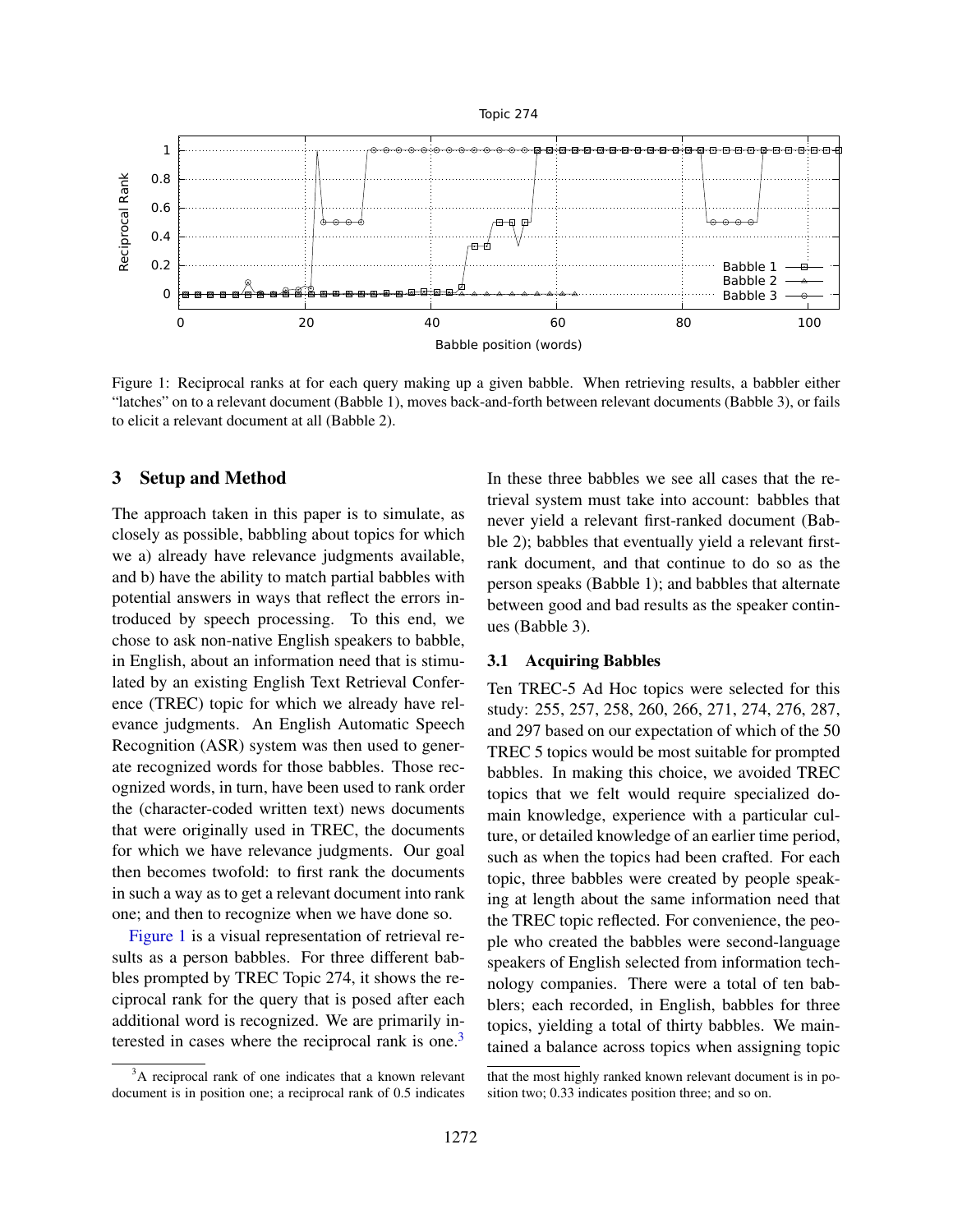#### Transcribed babble Text from ASR

So long time back one of my friend had a Toyota Pryus it uses electric and petrol to increase the to reduce the consumption and increase the mileage I would now want to get information about why car operators manufacturers or what do they think about electric vehicles in the US well this is what the stories say that the car lobby made sure that the electric vehicles do not get enough support and the taxes are high by the government but has it changed now are there new technologies that enable to lower cost and also can increase speed for electric vehicles I am sure something is being done because of the rising prices of fuel these days

So long time at one of my friends headed towards the previous accuses electric in petrol to increase the to reduce the consumption and increase the minutes and would now want to get information about why car operator manufacturers on what to think about electric vehicles in the us versus what the story said that the car lobby make sure that the electric vehicles to not get enough support to an attack and I try to comment but has changed now arctic new technologies that enabled to cover costs and also can increase speak for electric vehicles I'm sure some clinton gore carls junior chef

Table 1: Text from an example babble (274-1). The left is transcribed through human comprehension; the right is the output from an automatic speech recognition engine.

numbers to babblers. All babblers had more than sixteen years of formal education, had a strong command on the English language, and had some information about the topics that they selected. They were all briefed about our motivation for collecting this data, and about the concept of query by babbling.

The babbles were created using a phone interface. Each subject was asked to call an interactive voice response (IVR) system. The system prompted the user for a three digit topic ID. After obtaining the topic ID, the system then prompted the user to start speaking about what they were looking for. TREC topics contain a short title, a description, and a narrative. The title is generally something a user might post as an initial Web query; the description is something one person might say to another person who might then help them search; the narrative is a few sentences meant to reflect what the user might jot down as notes to themselves on what they were actually looking for. For easy reference, the system provided a short description—derived from the description and narrative of the TREC topics—that gave the user the context around which to speak. The user was expected to begin speaking after hearing a system-generated cue, at which time their speech was recorded. Two text files were produced from the audio babbles: one produced via manual transcrip-

| <b>TREC</b> Topic |                         | WER   |       |  |
|-------------------|-------------------------|-------|-------|--|
| ID                | Title                   | Mean  | SD    |  |
| 255               | Environmental protect.  | 0.434 | 0.203 |  |
| 257               | Cigarette consumption   | 0.623 | 0.281 |  |
| 258               | Computer security       | 0.549 | 0.289 |  |
| 260               | Evidence of human life  | 0.391 | 0.051 |  |
| 266               | Prof. scuba diving      | 0.576 | 0.117 |  |
| 271               | Solar power             | 0.566 | 0.094 |  |
| 274               | Electric automobiles    | 0.438 | 0.280 |  |
| 276               | School unif./dress code | 0.671 | 0.094 |  |
| 287               | Electronic surveillance | 0.519 | 0.246 |  |
| 297               | Right to die pros/cons  | 0.498 | 0.181 |  |
|                   | Average                 | 0.527 | 0.188 |  |

Table 2: Average ASR Word Error Rate over 3 babbles per topic (SD=Standard Deviation).

tion,<sup>4</sup> and one produced by an ASR system; Table 1 presents an example. The ASR transcripts of the babbles were used by our system as a basis for ranking, and as a basis for making the decision on when to barge-in, what we call the "stopping point." The manual transcriptions were used only for scoring the Word Error Rate (WER) of the ASR transcript for each babble.

<sup>&</sup>lt;sup>4</sup>The transcriber is the third author of this paper.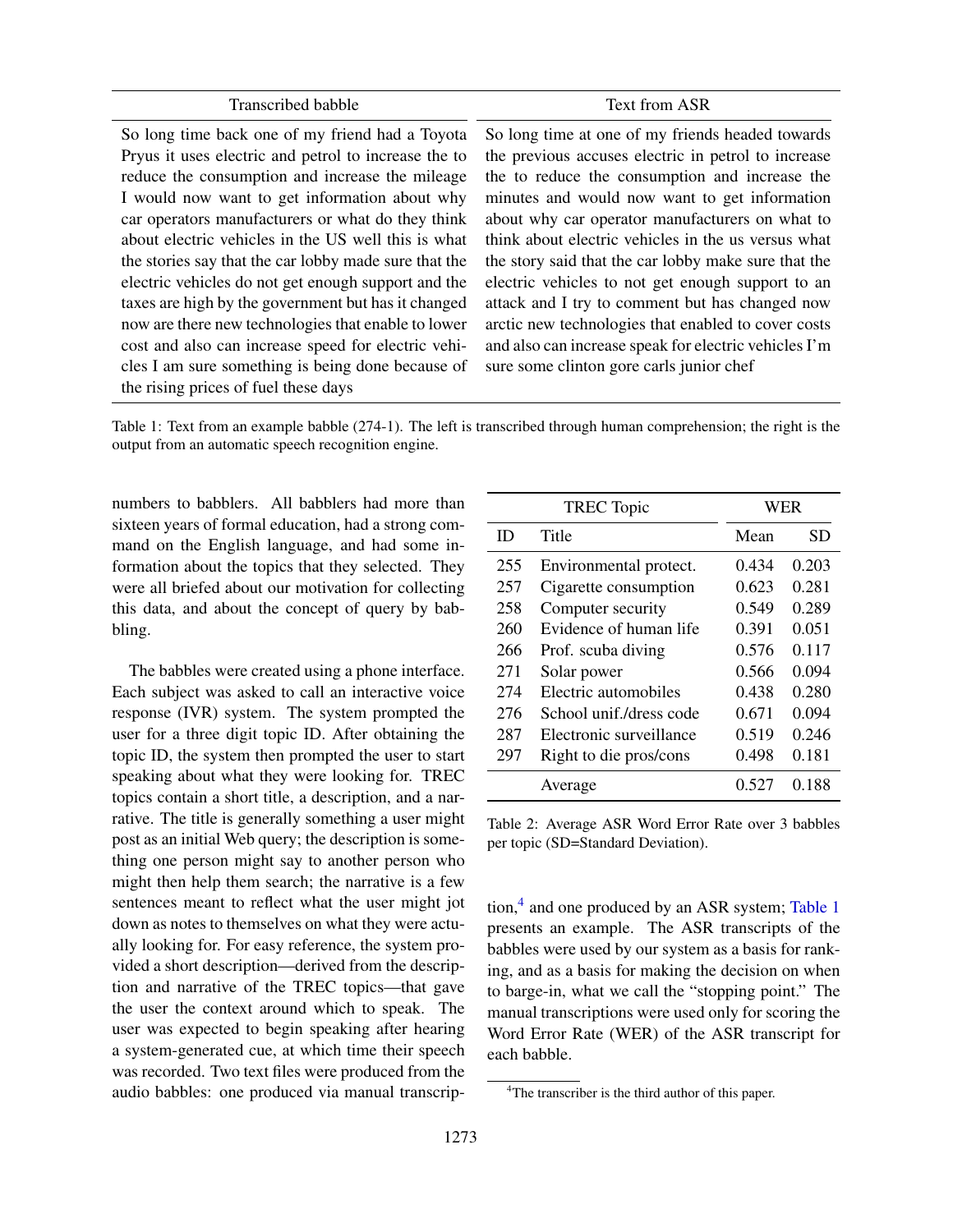|               |       | Judgment at First Rank   |                |         |          |            |            |       |
|---------------|-------|--------------------------|----------------|---------|----------|------------|------------|-------|
| <b>Babble</b> | Words | Relevant                 | Not Relevant   | Unknown | Scorable | First Rel  | Last Rel   | WER   |
| 257-3         | 74    | 5                        | 64             | 5       | 93%      | <b>@13</b> | @66        | 0.414 |
| 276-3         | 61    | 7                        | 46             | 8       | 87%      | <b>@36</b> | @42        | 0.720 |
| $258-1$       | 146   | $\overline{2}$           | 118            | 26      | 82%      | <b>@28</b> | <b>@29</b> | 0.528 |
| $297-1$       | 117   | 58                       | 19             | 40      | 66%      | <b>@56</b> | @117       | 0.594 |
| 274-3         | 94    | 57                       | $\theta$       | 47      | 61%      | <b>@22</b> | @94        | 0.250 |
| $274-1$       | 105   | 49                       | 13             | 43      | 59%      | @57        | @105       | 0.437 |
| $257-1$       | 191   | 104                      | 0              | 87      | 54%      | <b>@52</b> | @188       | 0.764 |
| $271-1$       | 145   | 42                       | 26             | 76      | 48%      | @38        | @109       | 0.556 |
| 287-2         | 61    | 26                       | $\theta$       | 35      | 43%      | <b>@33</b> | @61        | 0.889 |
| 260-2         | 93    | 22                       | 8              | 63      | 32%      | <b>@69</b> | @93        | 0.500 |
| 276-2         | 69    | 11                       | $\overline{2}$ | 56      | 19%      | @47        | @69        | 0.795 |
| $260-3$       | 82    | 6                        | 8              | 68      | 17%      | @17        | @62        | 0.370 |
| 258-2         | 94    | 14                       |                | 79      | 16%      | <b>@24</b> | @60        | 0.389 |
| 297-3         | 90    | $\overline{\mathcal{L}}$ | $\overline{2}$ | 84      | 7%       | @52        | @56        | 0.312 |
| 266-2         | 115   | 6                        | $\theta$       | 109     | 5%       | @47        | @52        | 0.745 |

Table 3: Rank-1 relevance ("Rel") judgments and position of first and last scorable guesses.

#### 3.2 System Setup

The TREC-5 Associated Press (AP) and Wall Street Journal (WSJ) news stories were indexed by Indri (Strohman et al., 2004) using the Krovetz stemmer (Krovetz, 1993), standard English stopword settings, and language model matching. Each babble was turned into a set of nested queries by sequentially concatenating words. Specifically, the first query contained only the first word from the babble, the second query only the first two words, and so on. Thus, the number of queries presented to Indri for a given babble was equivalent to the number of words in the babble, with each query differing only by the number of words it contained. The results were scored using trec eval version 9.0. For evaluation, we were interested in the reciprocal rank; in particular, where the reciprocal rank was one. This measure tells us when Indri was able to place a known relevant document at rank one.

#### 4 Working with Babbles

Our experiment design presents three key challenges. The first is ranking well despite errors in speech processing. Table 2 shows the average Word Error Rate (WER) for each topic, over three babbles.

Averaging further over all thirty babbles, we see that about half the words are correctly recognized. While this may seem low, it is in line with observations from other spoken content retrieval research: over classroom lectures (Chelba et al., 2007), call center recordings (Mamou et al., 2006), and conversational telephone speech (Chia et al., 2010). Moreover, it is broadly consistent with the reported term-matching results for low density languages in MediaEval.

The second challenge lies in the scorability of the system guesses. Table 3 provides an overview of where relevance was found within our collection of babbles. It includes only the subset of babbles for which, during the babble, at least one known relevant document was found at the top of the ranked list. The table presents the number of recognized words—a proxy for the number of potential stopping points—and at how many of those potential stopping points the document ranked in position 1 is known to be relevant, known not to be relevant, or of unknown relevance. Because of the way in which TREC relevance judgments were created, unknown relevance indicates that no TREC system returned the document near the top of their ranked list. At TREC, documents with unknown relevance are typ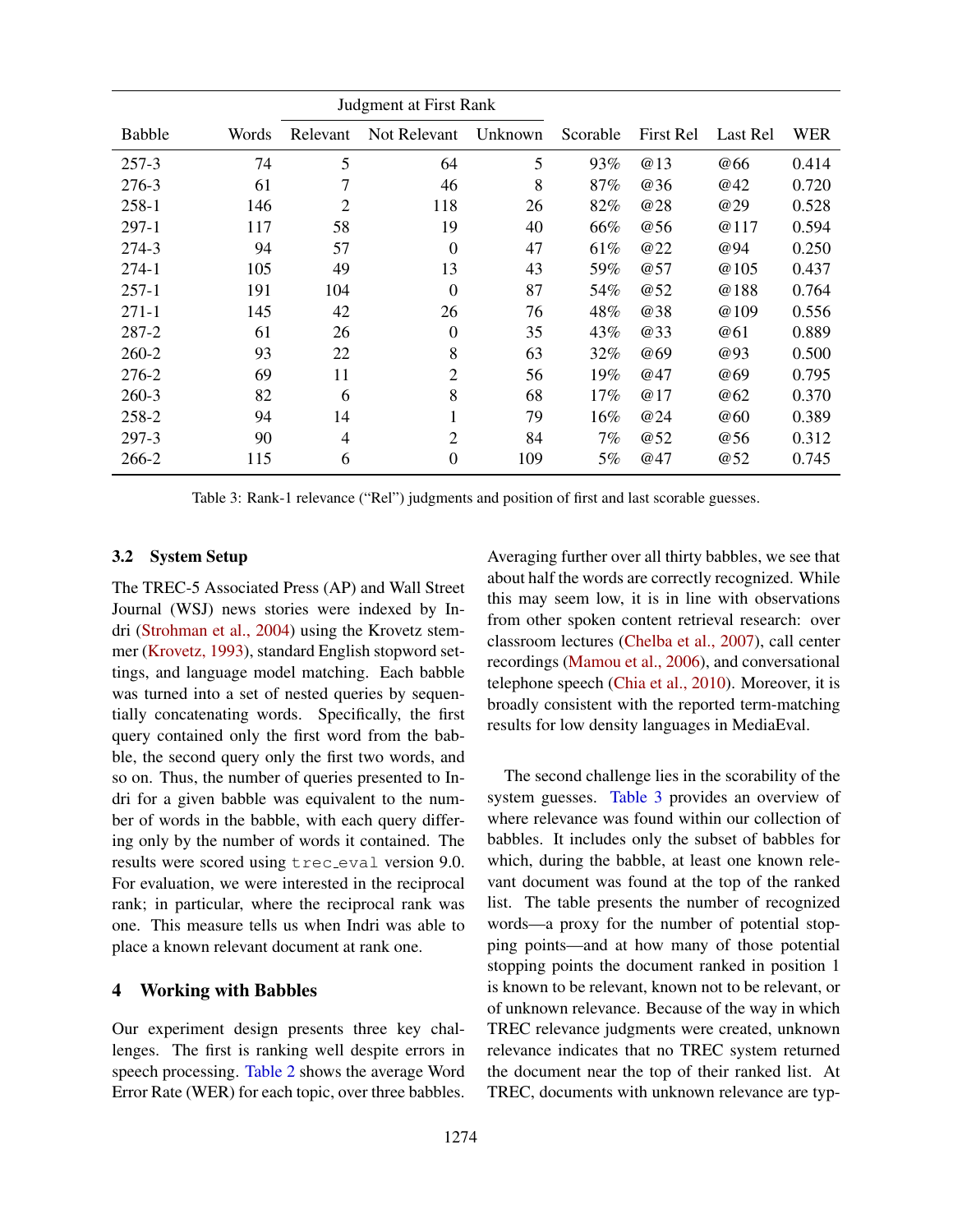ically scored as if they are not relevant; we make the same assumption.

Table 3 also shows how much we would need to rely on that assumption: the "scorable" fraction for which the relevance of the top-ranked document is known, rather than assumed, ranges from 93 per cent down to 5 per cent. In the averages that we report below, we omit the five babbles with scorable fractions of 30 per cent or less. On average, over the 10 topics for which more than 30 per cent of the potential stopping points are scorable, there are 37 stopping points at which our system could have been scored as successful based on a known relevant document in position 1. In three of these cases, the challenge for our stopping classifier is extreme, with only a handful—between two and seven—of such opportunities.

A third challenge is knowing when to interrupt to present results. The ultimate goal of our work is to predict when the system should interrupt the babbler and barge-in to present an answer in which they might be interested. Table 3 next presents the word positions at which known relevant documents first and last appear in rank one ("First Rel"). This are the earliest and latest scorable successful stopping points. As can be seen, the first possible stopping point exhibits considerable variation, as does the last. For some babbles—babble 274-3, for example—almost any choice of stopping points would be fine. In other cases—babble 258-1, for example—a stopping point prediction would need to be spot on to get any useful results at all. Moreover, we can see both cases in different babbles for the same topic despite the fact that both babblers were prompted by the same topic; for example, babbles 257-1 and 257-3, which are, respectively, fairly easy and fairly hard.

Finally, we can look for interaction effects between speech processing errors and scorability. The rightmost column of Table 3 shows the measured WER for each scorable babble. Of the 10 scorable babbles for which more than 30 per cent of the potential stopping points are scorable, three turned out to be extremely challenging for ASR, with word error rates above 0.7. Overall, however, the WER for the 10 babbles on which we focus is 0.56, which is about the same as the average WER over all 30 babbles.

In addition to the 15 babbles shown in Table 3, there are another 15 babbles for which no relevant document was retrievable. Of those, only a single babble—babble 255-2, at 54 per cent scorable and a WER of 0.402—had more than 30 per cent of the potential stopping points scorable.

# 5 Learning to Stop

There are several ways in which we could predict when to stop the search and barge-in with an answer—in this paper, we consider a machine learning approach. The idea is that by building a classifier with enough information about known good and bad babbles, a learner can make such predictions better than other methods. Our stopping prediction models uses four types of features for each potential stopping point: the number of words spoken so far, the average word length so far, some "surface characteristics" of those words, and some query performance prediction metrics. The surface characteristics that we used were originally developed to quantify writing style—they are particularly useful for generating readability grades of a given document. Although many metrics for readability have been proposed, we choose a subset: Flesch Reading Ease (Flesch, 1948), Flesch-Kincaid Grade Level (Kincaid et al., 1975), Automated Readability Index (Senter and Smith, 1967), Coleman-Liau index (Coleman and Liau, 1975), Gunning fog index (Gunning, 1968), LIX (Brown and Eskenazi, 2005), and SMOG Grading (McLaughlin, 1969). Our expectation was that a better readability value should correspond to use of words that are more succinct and expressive, and that a larger number of more expressive words should help the search engine to get good responses highly ranked.

As post-retrieval query difficulty prediction measures, we choose three that have been prominent in information retrieval research: clarity (Cronen-Townsend et al., 2002), weighted information gain (Zhou and Croft, 2007), and normalized query commitment (Shtok et al., 2012). Although each takes a distinct approach, the methods all compare some aspect of the documents retrieved by a query

 $5$ On the assumption that the TREC systems together span the range of responses that are likely to be relevant.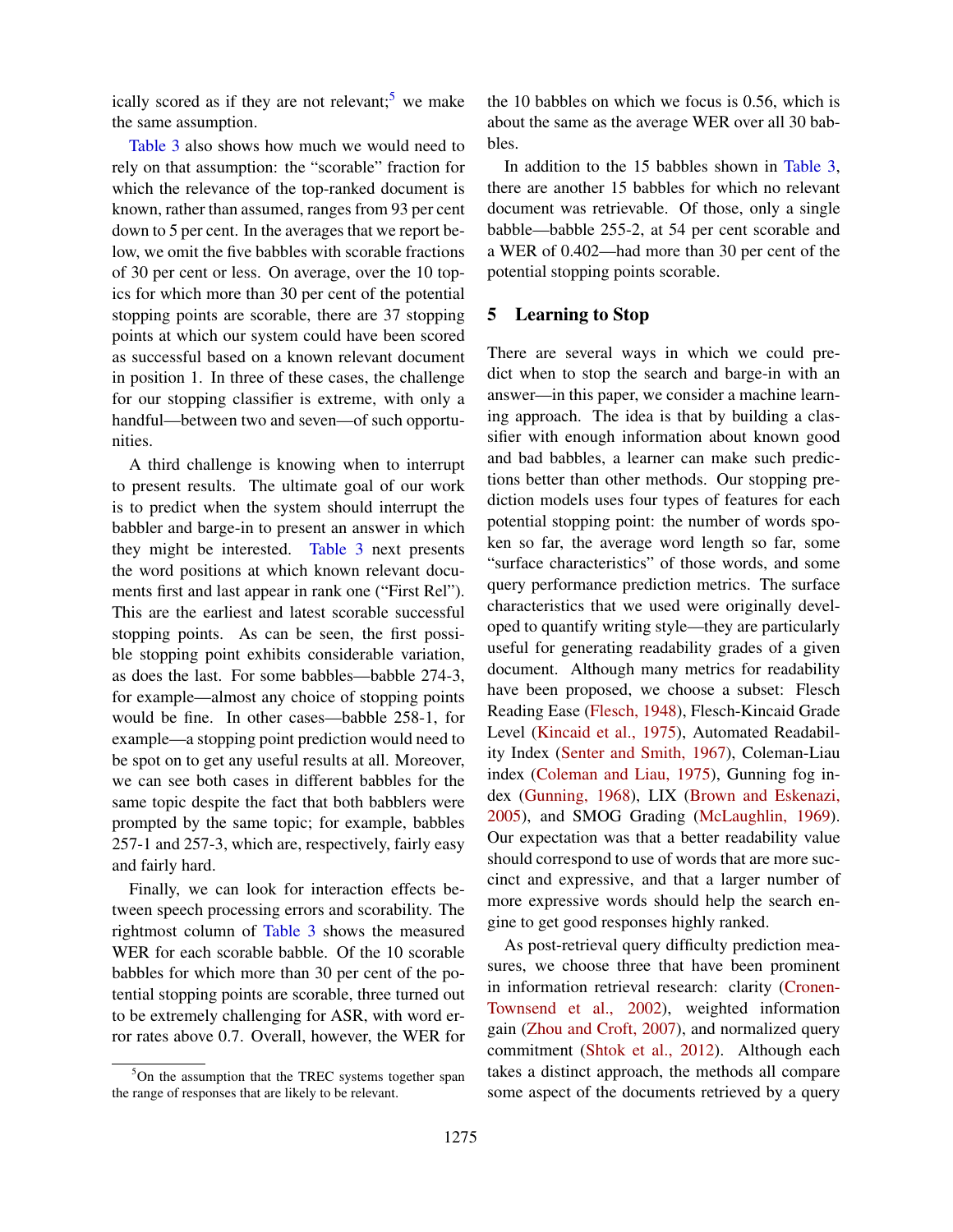



Figure 2: Predictions for babble 274-1 made by a decision tree classifier trained on 27 babbles for the nine other topics. For each point, the mean reciprocal rank is annotated to indicate the correctness of the guess made by the classifier. Note that in this case, the classifier never made a false positive. See Figure 1 for an unannotated version of this same babble.

| <b>Confusion Matrix</b> |      |                           |     |     |                  |                   |
|-------------------------|------|---------------------------|-----|-----|------------------|-------------------|
| Class.                  |      | $T_n$ $F_p$ $F_n$ $T_p$   |     |     |                  | $F_1$ Acy.        |
| Bayes                   |      | 1288 1259 61 291 0.31 55% |     |     |                  |                   |
| Reg.                    | 2522 | 25                        | 253 | 99. |                  | $0.42 \quad 90\%$ |
| <b>Trees</b>            | 2499 | 48                        |     |     | 70 282 0.83 96\% |                   |

Table 4: Cross validation accuracy ("Acy.") measures for stop-prediction classifiers: naive Bayes, logistic regression, and Decision trees.

with the complete collection of documents in the collection from which that retrieval was performed. They seek to provide some measure of information about how likely a query is to have ranked the documents well when relevance judgments are not available. Clarity measures the difference in the language models induced by the retrieved results and the corpus as a whole. Weighted information gain and normalized query commitment look at the scores of the retrieved documents, the former comparing the mean score of the retrieved set with that of the entire corpus; the latter measuring the standard deviation of the scores for the retrieved set.

Features of all four types were were created for each query that was run for each babble; that is after receiving each new word. A separate classifier was then trained for each topic by creating a binary objective function for all 27 babbles for the nine other topics, then using every query for every one of those babbles as training instances. The objective function produces 1 if the query actually retrieved a relevant document at first rank, and 0 otherwise. Figure 2 shows an example of how this training data was created for one babble, and Table 4 shows the resulting hold-one-topic-out cross-validation results for intrinsic measures of classifier accuracy for three Weka classifiers<sup>6</sup>. As can be seen, the decision tree classifier seems to be a good choice, so in Section 7 we compare the stopping prediction model based on a decision tree classifier trained using hold-onetopic-out cross-validation with three baseline models.

# 6 Evaluation Design

This section describes our evaluation measure and the baselines to which we compared.

#### 6.1 Evaluation Measure

To evaluate a stopping prediction model, the fundamental goal is to stop with a relevant document in rank one, and to do so as close in time as possible to the first such opportunity. If the first guess is bad, it would be reasonable to score a second guess, with some penalty.

Specifically, there are several things that we

 $6$ Naive Bayes, logistic regression, and decision trees (J48)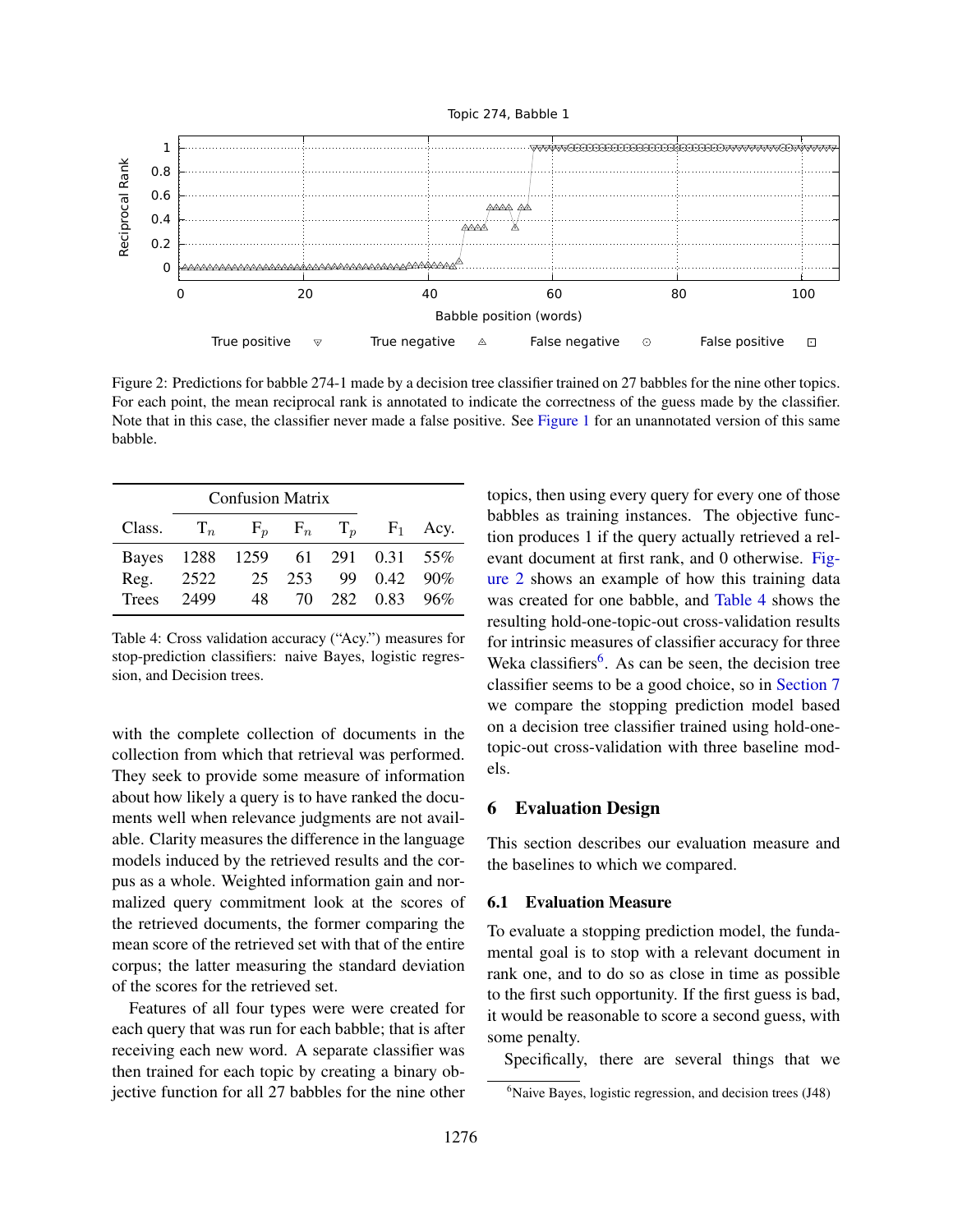would like our evaluation framework to describe. Keeping in mind that ultimately the system will interrupt the speaker to notify them of results, we first want to avoid the interruption before we have found a good answer. Our evaluation measure gives no credit for such a guess. Second, we want to avoid interrupting long after finding the first relevant answer. Credit is reduced with increasing delays after the first point where we could have barged in. Third, when we do barge-in, there must indeed be a good answer in rank one. This will be true if we bargein at the first opportunity, but if we barge-in later the good answer we had found might have dropped back out of the first position. No credit is given if we barge-in such a case. Finally, if a bad position for first barge-in is chosen, we would like at least to get it right the second time. Thus, we limit ourselves to two tries, awarding half the credit on the second try that we could have received had we barged in at the same point on the first try.

The delay penalty is modeled using an exponential distribution that declines with each new word that arrives after the first opportunity. Let  $q_0$  be the first point within a query where the reciprocal rank is one. Let  $p_i$  be the first "yes" guess of the predictor after point  $q_0$ . The score is thus  $e^{\lambda(q_0-p_i)}$ , where  $\lambda$  is the half-life, or the number of words by which the exponential decay has dropped to one-half. The equation is scaled by  $0.5$  if  $i$  is the second element (guess) of  $p$ , and by 0.25 if it is the third. From Figure 1, some cases the potential stopping points are consecutive, while in others they are intermittent we penalize delays from the first good opportunity even when there is no relevant document in position one because we feel that best models the user experience. Unjudged documents in position one are treated as non-relevant.

#### 6.2 Stopping Prediction Baselines

We chose one deterministic and one random baseline for comparison. The deterministic baseline made its first guess at a calculated point in the babble, and continued to guess at each word thereafter. The initial guess was determined by taking the average of the first scorable point of the other 27 out-oftopic babbles.

The random baseline drew the first and second words at which to guess "yes" as samples from a



Figure 3: First guesses for various classifiers plotted against the first instance of rank one documents within a babble. Points below the diagonal are places where the classifier guessed too early; points above are guesses too late. All 11 babbles for which the decision tree classifier made a guess are shown.

uniform distribution. Specifically, drawing samples uniformly, without replacement, across the average number of words in all other out-of-topic babbles.

### 7 Results

Figure 3 shows the extent to which each classifiers first guess is early, on time, or late. These points falls, respectively, below the main diagonal, on the main diagonal, or above the main diagonal. Early guesses result in large penalties from our scoring function, dropping the maximum score from 1.0 to 0.5; for late guesses the penalty depends on how late the guess is. As can be seen, our decision tree classifier ("trees") guesses early more often than it guesses late. For an additional four cases (not plotted), the decision tree classifier never makes a guess.

Figure 4 shows the results for scoring at most three guesses. These results are averaged over all eleven babbles for which the decision tree classifier made at least one guess; no guess was made on babbles 257-3, 266-2, 260-3, or 274-3. These re-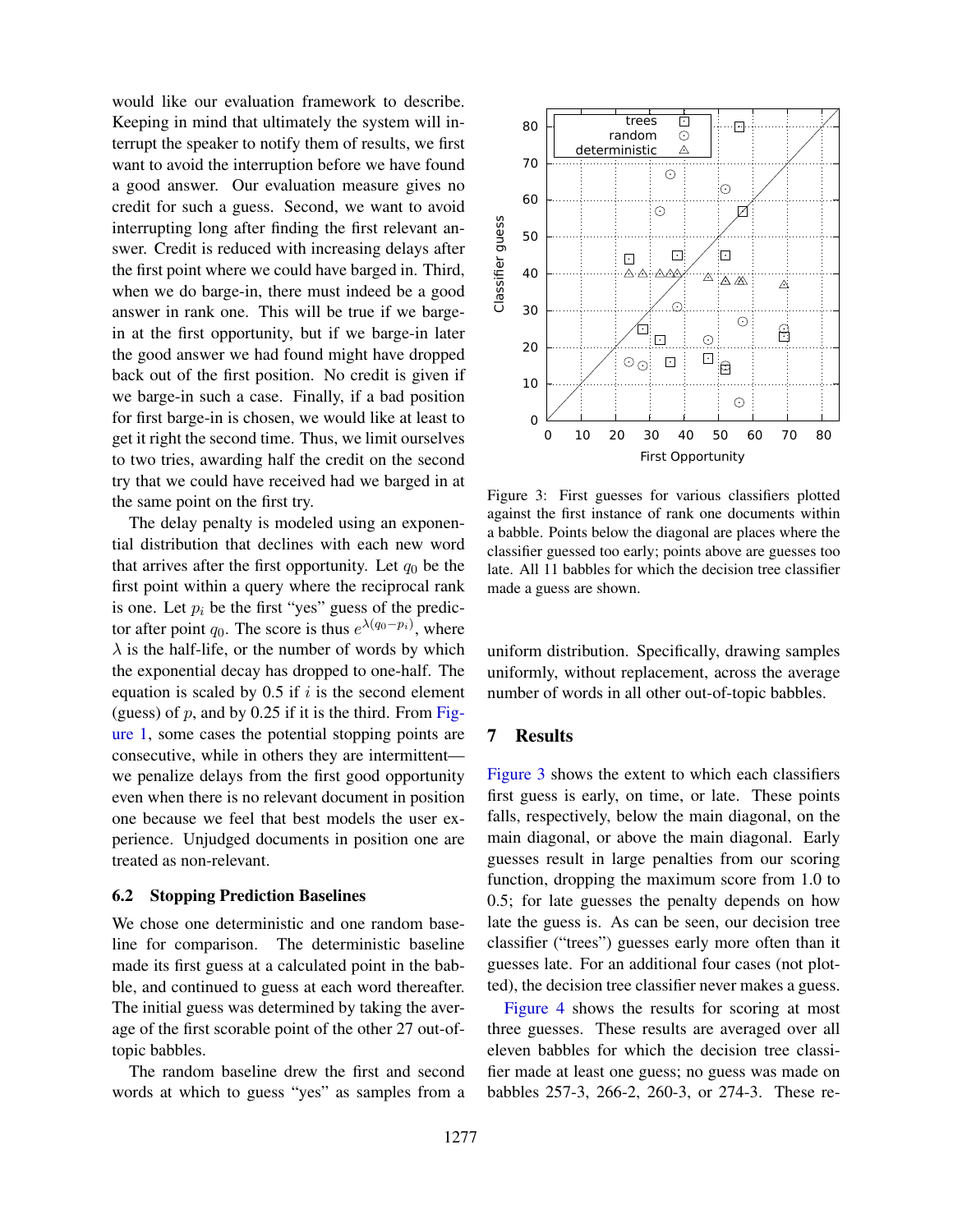

Figure 4: Evaluation using all available babbles in which the tree classifier made a guess.

sults are shown for a half-life of five words, which is a relatively steep penalty function, essentially removing all credit after about ten seconds at normal speaking rates. The leftmost point in each figure, plotted at a "window size" of one, shows the results for the stopping prediction models as we have described them. It is possible, and indeed not unusual, for our decision tree classifier to make two or three guesses in a row, however, in part because it has no feature telling it how long is has been since its most recent guess. To see whether adding a bit of patience would help, we added a deterministic period following each guess in which no additional guess would be allowed. We call the point at which this delay expires, and a guess is again allowed, the delay "window."

As can be seen, a window size of ten or eleven allowing the next guess no sooner than the tenth or eleventh subsequent word—is optimal for the decision tree classifier when averaged over these eleven babbles. The random classifier has an optimal point between window sizes of 21 and 26, but is generally not as good as the other classifiers. The deterministic classifier displays the most variability, but for window sizes greater than 14, it is the best solution. Although it has fewer features available to it knowing only the mean number of words to the first opportunity for other topics—it is able to outperform the decision tree classifier for relatively large window sizes.

From this analysis we conclude that our decision

tree classifier shows promise; and that going forward, it would likely be beneficial to integrate features of the deterministic classifier. We can also conclude that these results are, at best, suggestive a richer test collection will ultimately be required. Moreover, we need some approach to accommodate the four cases in which the decision tree classifier never guesses. Setting a maximum point at which the first guess will be tried could be a useful initial heuristic, and one that would be reasonable to apply in practice.

# 8 Conclusions and Future Work

We have used a simulation study to show that building a system for query by babbling is feasible. Moreover, we have suggested a reasonable evaluation measure for this task, and we have shown that several simple baselines for predicting stopping points can be beaten by a decision tree classifier. Our next step is to try these same techniques with spoken questions and spoken answers in a low-resource language using the test collection that is being developed for the MediaEval 2013 Question Answering for the Spoken Web task.

Another potentially productive direction for future work would be to somehow filter the queries in ways that improve the rankings. Many potential users of this technology in the actual developing region settings that we wish to ultimately serve will likely have no experience with Internet search engines, and thus they may be even less likely to fo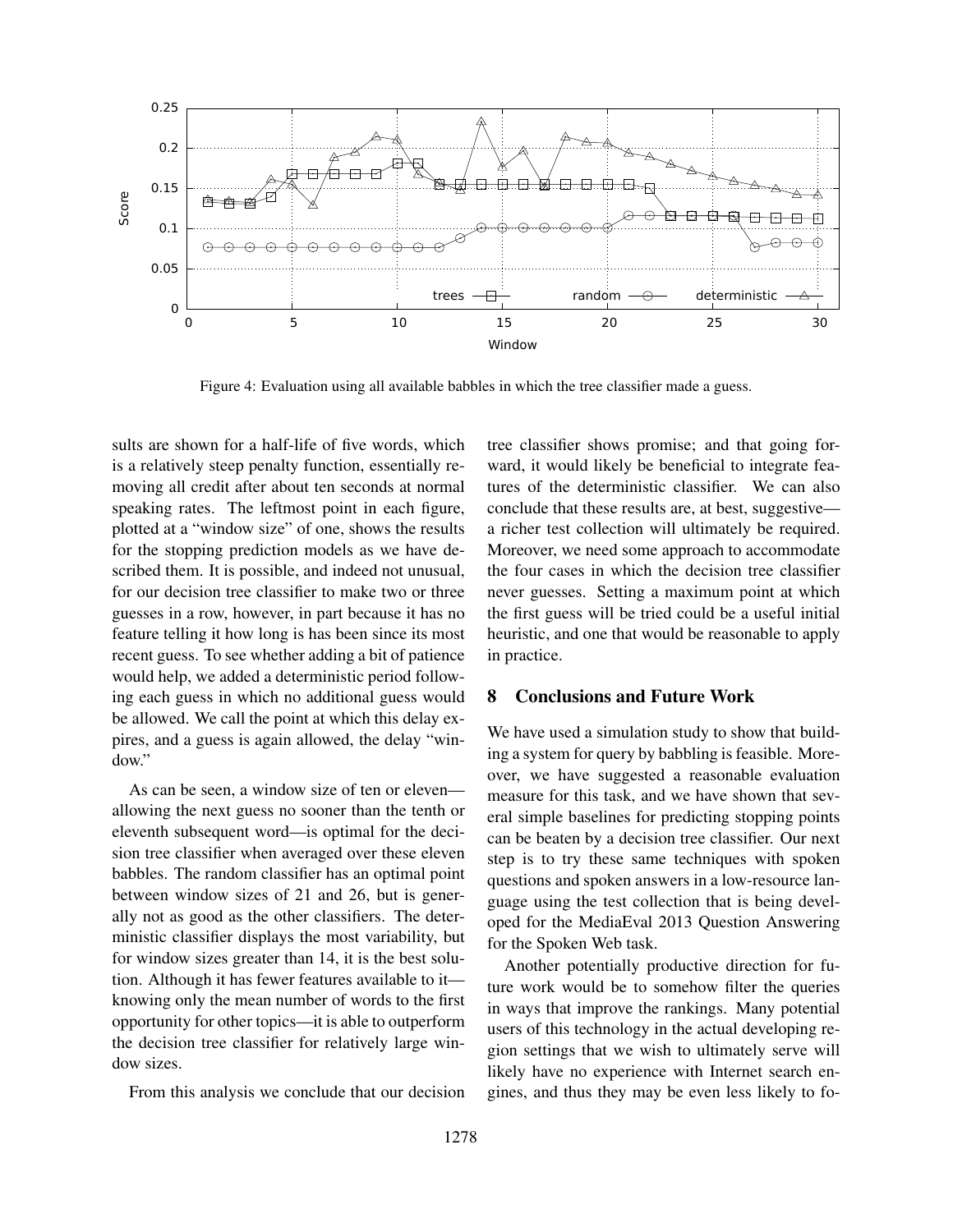cus their babbles on useful terms to the same extent that our babblers did in these experiments. There has been some work on techniques for recognizing useful query terms in long queries, but of course we will need to do that with spoken queries, and moreover with queries spoken in a language for which we have at lest limited speech processing capabilities available. How best to model such a situation in a simulation study is not yet clear, so we have deferred this question until the MediaEval speechto-speech test collection becomes available.

In the long term, many of the questions we are exploring will also has implications for open-domain Web search in other hands- or eyes-free applications such as driving a car or operating an aircraft.

### Acknowledgments

We thank Anna Shtok for her assistance with the understanding and implementation of the various query prediction metrics. We also thank the anonymous babblers who provided data that was imperative to this study. Finally, we would like to thank the reviewers, whose comments helped to improve the work overall.

#### References

- [Agarwal et al.2010] Sheetal K. Agarwal, Anupam Jain, Arun Kumar, Amit A. Nanavati, and Nitendra Rajput. 2010. The spoken web: A web for the underprivileged. *SIGWEB Newsletter*, pages 1:1–1:9, June.
- [Brown and Eskenazi2005] Jonathan Brown and Maxine Eskenazi. 2005. Student, text and curriculum modeling for reader-specific document retrieval. In *Proceedings of the IASTED International Conference on Human-Computer Interaction. Phoenix, AZ*.
- [Chelba et al.2007] Ciprian Chelba, Jorge Silva, and Alex Acero. 2007. Soft indexing of speech content for search in spoken documents. *Computer Speech and Language*, 21(3):458–478.
- [Chia et al.2010] Tee Kiah Chia, Khe Chai Sim, Haizhou Li, and Hwee Tou Ng. 2010. Statistical lattice-based spoken document retrieval. *ACM Transactions on Information Systems*, 28(1):2:1–2:30, January.
- [Coleman and Liau1975] Meri Coleman and TL Liau. 1975. A computer readability formula designed for machine scoring. *Journal of Applied Psychology*, 60(2):283.
- [Cronen-Townsend et al.2002] Steve Cronen-Townsend, Yun Zhou, and W. Bruce Croft. 2002. Predict-

ing query performance. In *Proceedings of the 25th annual international ACM SIGIR conference on Research and development in information retrieval*, SI-GIR '02, pages 299–306, New York, NY, USA. ACM.

- [Flesch1948] Rudolf Flesch. 1948. A new readability yardstick. *The Journal of applied psychology*, 32(3):221.
- [Gunning1968] Robert Gunning. 1968. *The technique of clear writing*. McGraw-Hill New York.
- [Kincaid et al.1975] J Peter Kincaid, Robert P Fishburne Jr, Richard L Rogers, and Brad S Chissom. 1975. Derivation of new readability formulas (automated readability index, fog count and flesch reading ease formula) for navy enlisted personnel. Technical report, DTIC Document.
- [Krovetz1993] Robert Krovetz. 1993. Viewing morphology as an inference process. In *Proceedings of the 16th annual international ACM SIGIR conference on Research and development in information retrieval*, SIGIR '93, pages 191–202, New York, NY, USA. ACM.
- [Mamou et al.2006] Jonathan Mamou, David Carmel, and Ron Hoory. 2006. Spoken document retrieval from call-center conversations. In *Proceedings of the 29th annual international ACM SIGIR conference on Research and development in information retrieval*, SI-GIR '06, pages 51–58, New York, NY, USA. ACM.
- [McLaughlin1969] G Harry McLaughlin. 1969. Smog grading: A new readability formula. *Journal of reading*, 12(8):639–646.
- [Medhi et al.2011] Indrani Medhi, Somani Patnaik, Emma Brunskill, S.N. Nagasena Gautama, William Thies, and Kentaro Toyama. 2011. Designing mobile interfaces for novice and low-literacy users. *ACM Transactions on Computer-Human Interaction*, 18(1):2:1–2:28.
- [Metze et al.2012] Florian Metze, Etienne Barnard, Marelie Davel, Charl Van Heerden, Xavier Anguera, Guillaume Gravier, Nitendra Rajput, et al. 2012. The spoken web search task. In *Working Notes Proceedings of the MediaEval 2012 Workshop*.
- [Mudliar et al.2012] Preeti Mudliar, Jonathan Donner, and William Thies. 2012. Emergent practices around cgnet swara, voice forum for citizen journalism in rural india. In *Proceedings of the Fifth International Conference on Information and Communication Technologies and Development*, ICTD '12, pages 159–168, New York, NY, USA. ACM.
- [Oard2012] Douglas W. Oard. 2012. Query by babbling. In *CIKM Workshop on Information and Knowledge Management for Developing Regions*, October.
- [Senter and Smith1967] RJ Senter and EA Smith. 1967. Automated readability index. Technical report, DTIC Document.